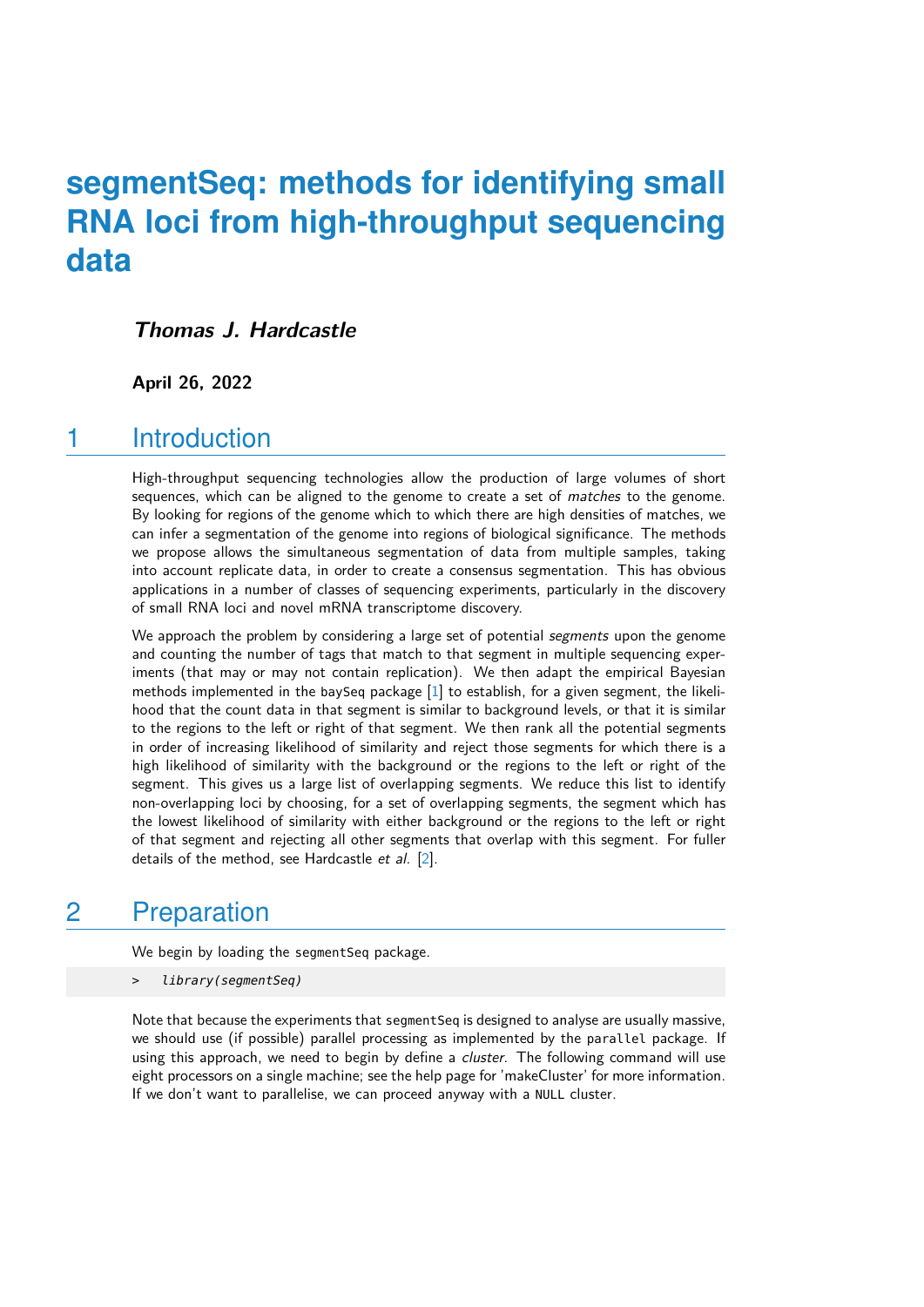```
> if(require("parallel"))
+ f+ numCores <- min(8, detectCores())
+ cl <- makeCluster(numCores)
+ } else {
+ cl <- NULL
+ }
```
The readGeneric function is able to read in tab-delimited files which have appropriate column names, and create an alignmentData object. Alternatively, if the appropriate column names are not present, we can specify which columns to use for the data. In either case, to use this function we pass a character vector of files, together with information on which data are to be treated as replicates to the function. We also need to define the lengths of the chromosome and specifiy the chromosome names as a character. The data here, drawn from text files in the 'data' directory of the segmentSeq package are taken from the first million bases of an alignment to chromosome 1 and the first five hundred thousand bases of an alignment to chromosome 2 of Arabidopsis thaliana in a sequencing experiment where libraries 'SL9' and 'SL10' are replicates, as are 'SL26' and 'SL32'. Libraries 'SL9' and 'SL10' are sequenced from an Argonaute 6 IP, while 'SL26' and 'SL32' are an Argonaute 4 IP.

A similar function, readBAM performs the same operation on files in the BAM format. Please consult the help page for further details.

```
> datadir <- system.file("extdata", package = "segmentSeq")
> libfiles <- c("SL9.txt", "SL10.txt", "SL26.txt", "SL32.txt")
> libnames <- c("SL9", "SL10", "SL26", "SL32")
> replicates <- c("AGO6", "AGO6", "AGO4", "AGO4")
> aD <- readGeneric(files = libfiles, dir = datadir,
+ replicates = replicates, libnames = libnames,
+ polyLength = 10, header = TRUE, gap = 200)
> aD
An object of class "alignmentData"
3149 rows and 4 columns
Slot "libnames":
[1] "SL9" "SL10" "SL26" "SL32"
Slot "replicates":
[1] AGO6 AGO6 AGO4 AGO4
Levels: AGO4 AGO6
Slot "alignments":
GRanges object with 3149 ranges and 2 metadata columns:
       seqnames ranges strand | tag multireads
         <Rle> <IRanges> <Rle> | <character> <numeric>
    [1] >Chr1 265-284 - | AAATGAAGATAAACCATCCA 1
    [2] >Chr1 405-427 - | AAGGAGTAAGAATGACAATA.. 1
    [3] >Chr1 406-420 - | AAGAATGACAATAAA 1
    [4] >Chr1 600-623 + | AAGGATTGGTGGTTTGAAGA.. 1
    [5] >Chr1 665-688 + | ATCCTTGTAGCACACATTTT.. 1
    ... ... ... ... . ... ...
```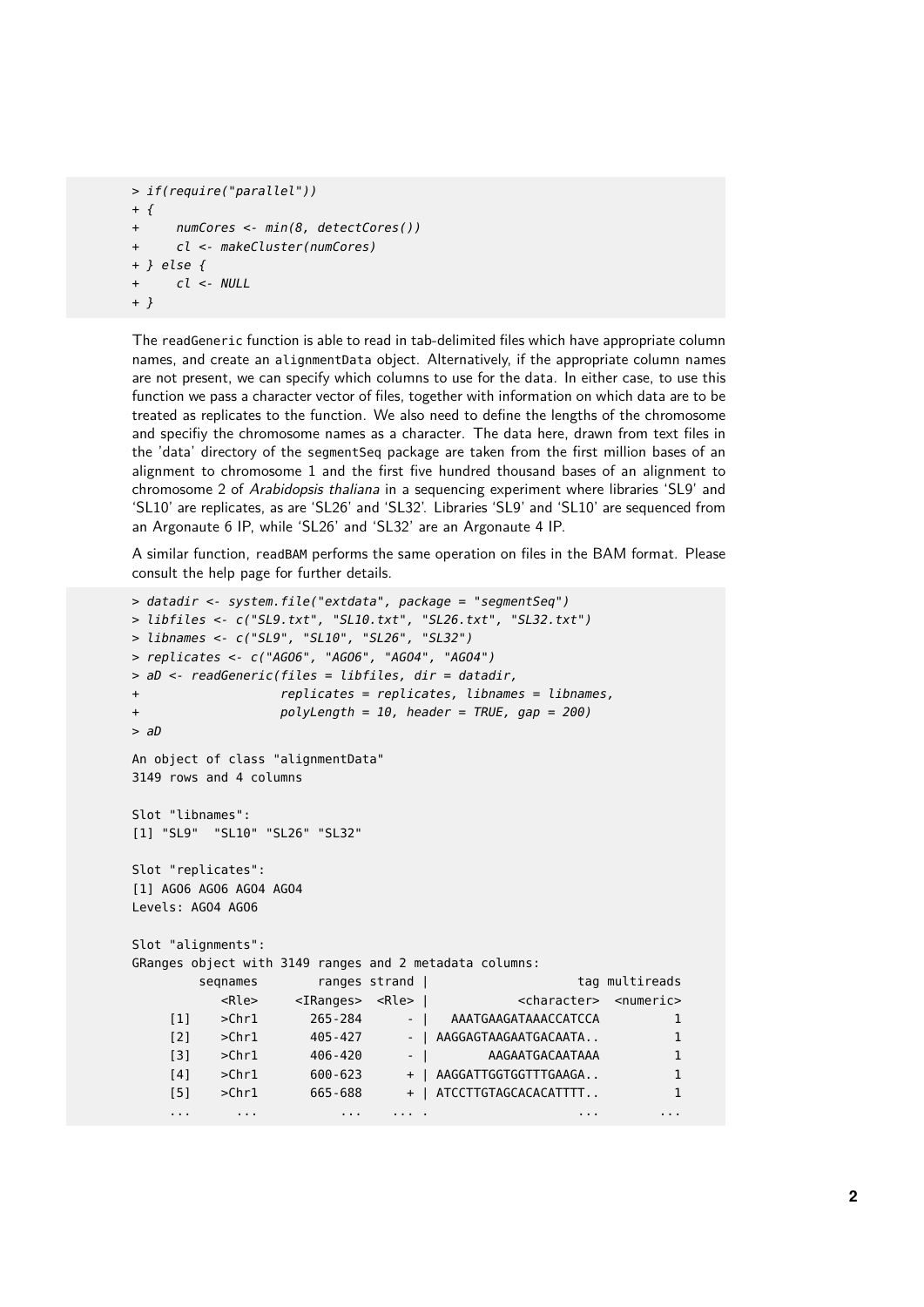[3145] >Chr1 991569-991589 - | CCGATAAACGCATACTTCCCT 1 [3146] >Chr1 992039-992054 - | AAGGAAATTAGAAAAT 1 [3147] >Chr1 995357-995372 + | AGAGACATGGGCGACA 1 [3148] >Chr1 995493-995507 + | AAACTCGTGAAGAAG 1 [3149] >Chr1 995817-995840 - | AGAGATCAAGTATATAGAAT.. 1 ------ seqinfo: 1 sequence from an unspecified genome; no seqlengths Slot "data": Matrix with 3149 rows. SL9 SL10 SL26 SL32 1 1 0 0 0 2 0 0 0 2 3 0 1 0 0 4 0 1 0 0 5 7 1 0 0 ... ... ... ... ... 3145 1 0 0 0 3146 0 1 0 0 3147 0 1 0 0 3148 0 1 0 0 3149 1 0 0 0 Slot "libsizes": [1] 1193 1598 1818 1417

Next, we process this alignmentData object to produce a segData object. This segData object contains a set of potential segments on the genome defined by the start and end points of regions of overlapping alignments in the alignmentData object. It then evaluates the number of tags that hit in each of these segments.

```
> sD <- processAD(aD, cl = cl)
> sD
GRanges object with 1452 ranges and 1 metadata column:
       seqnames ranges strand | chunk
         <Rle> <IRanges> <Rle> | <Rle>
    [1] >Chr1 265-284 * | 1
    [2] >Chr1 265-420 * | 1
    [3] >Chr1 265-623 * | 1
    [4] >Chr1 265-688 * | 1
   [5] >Chr1 265-830 * | 1
    ... ... ... ... . ...
 [1448] >Chr1 992039-992054 * | 171
 [1449] >Chr1 995357-995372 * | 172
 [1450] >Chr1 995357-995507
 [1451] >Chr1 995493-995507 * | 172
 [1452] >Chr1 995817-995840 * | 173
 -------
 seqinfo: 1 sequence from an unspecified genome; no seqlengths
An object of class "lociData"
1452 rows and 4 columns
```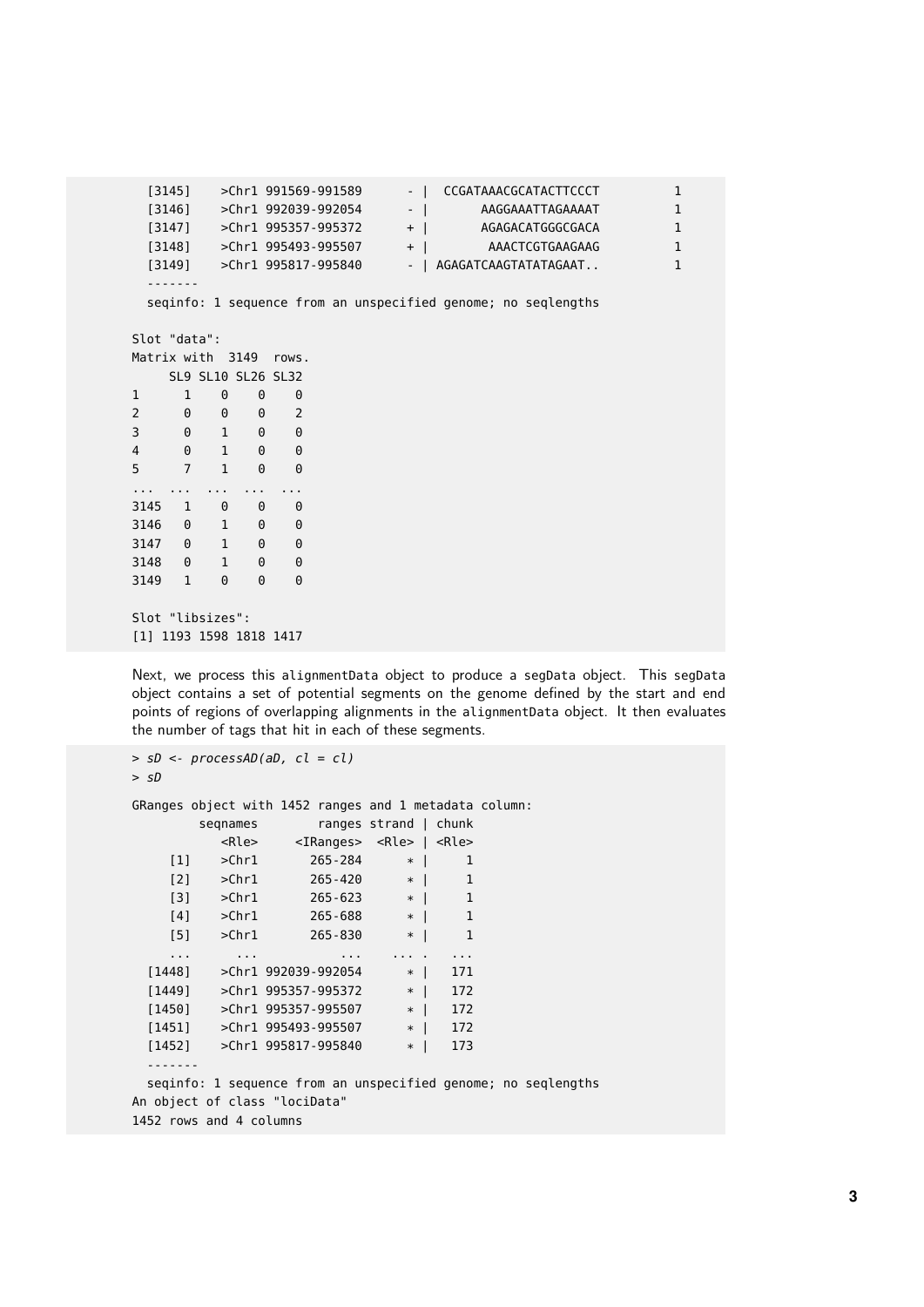```
Slot "replicates"
AGO6 AGO6 AGO4 AGO4
Slot "groups":
list()
Slot "data":
     SL9 SL10 SL26 SL32
Slot "annotation":
data frame with 0 columns and 0 rows
Slot "locLikelihoods" (stored on log scale):
Matrix with 0 rows.
< 0 \times 0 matrix>
```
We can now construct a segment map from these potential segments.

#### Segmentation by heuristic methods

A fast method of segmentation can be achieved by exploiting the bimodality of the densities of small RNAs in the potential segments. In this approach, we assign each potential segment to one of two clusters for each replicate group, either as a segment or a null based on the density of sequence tags within that segment. We then combine these clusterings for each replicate group to gain a consensus segmentation map.

 $>$  hS <- heuristicSeg(sD = sD, aD = aD, RKPM = 1000, largeness = 1e8, getLikes = TRUE, cl = cl) ......

#### Segmentation by empirical Bayesian methods

[3] >Chr1 840-967 \*

A more refined approach to the problem uses an existing segment map (or, if not provided, a segment map defined by the hS function) to acquire empirical distributions on the density of sequence tags within a segment. We can then estimate posterior likelihoods for each potential segment as being either a true segment or a null. We then identify all potential segments in the with a posterior likelihood of being a segment greater than some value 'lociCutoff' and containing no subregion with a posterior likelihood of being a null greater than 'nullCutoff'. We then greedily select the longest segments satisfying these criteria that do not overlap with any other such segments in defining our segmentation map.

```
> cS <- classifySeg(sD = sD, aD = aD, cD = hS, c1 = c1)
..........
> cSGRanges object with 65 ranges and 0 metadata columns:
      seqnames ranges strand
         <Rle> <IRanges> <Rle>
  [1] >Chr1 1-264 *<br>[2] >Chr1 265-839 *
  [2] >Chr1 265-839 *
```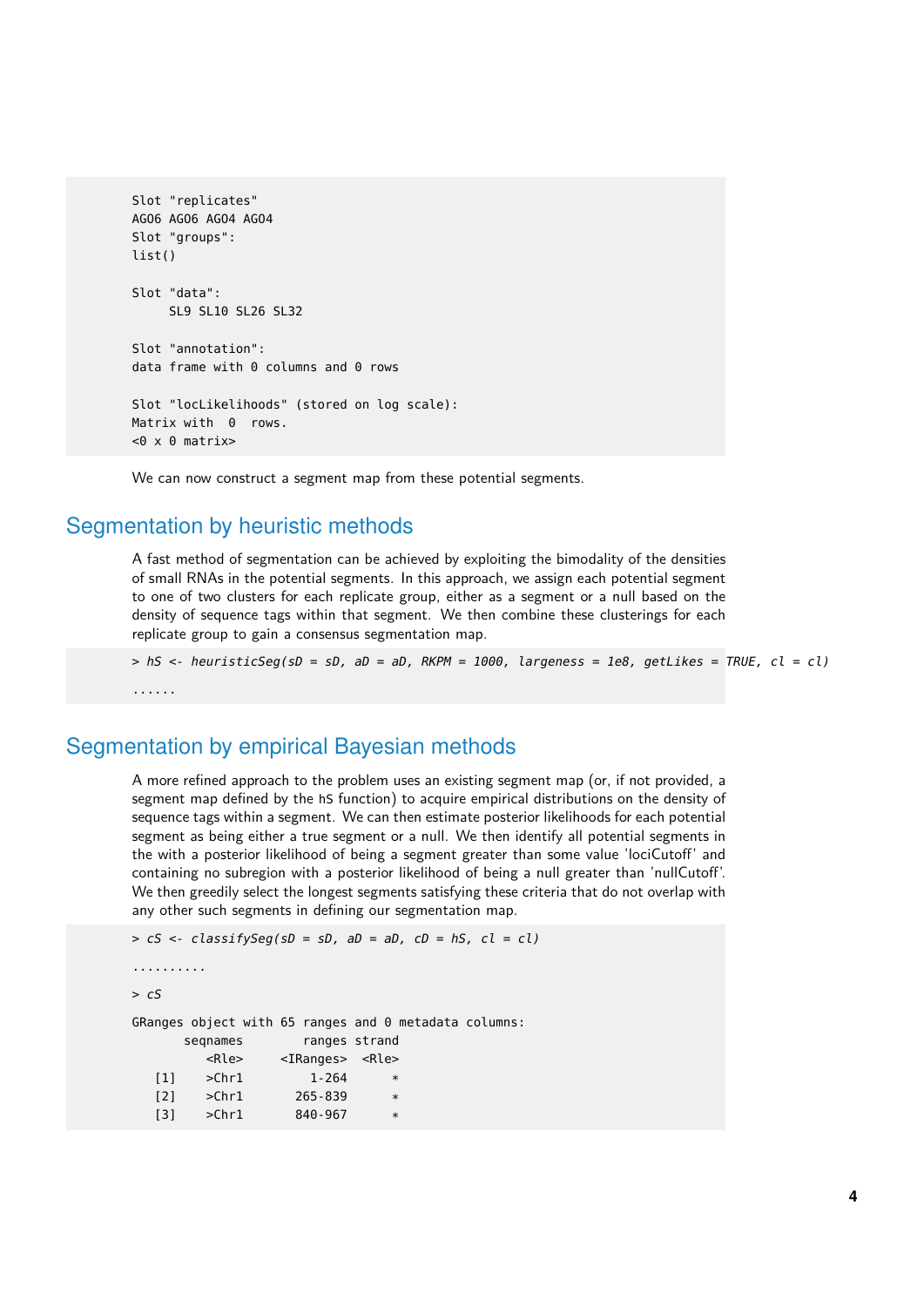```
[4] >Chr1 968-17054 *
  [5] >Chr1 17055-17738 *
  ... ... ... ...
 [61] > Chr1 789508-789548 *
 [62] > Chr1 789549-944194 *
 [63] >Chr1 944195-944222 *
 [64] >Chr1 944223-958610 *
 [65] >Chr1 958611-959152 *
  -------
 seqinfo: 1 sequence from an unspecified genome; no seqlengths
An object of class "lociData"
65 rows and 4 columns
Slot "replicates"
AGO6 AGO6 AGO4 AGO4
Slot "groups":
list()
Slot "data":
  AGO6.1 AGO6.2 AGO4.1 AGO4.2
[1,] 0 0 0 0[2,] 31 29 51 85
[3,] 24 18 14 0
[4,] 2 3 0 0
[5,] 121 120 147 560
60 more rows...
Slot "annotation":
data frame with 0 columns and 65 rows
Slot "locLikelihoods" (stored on log scale):
Matrix with 65 rows.
       AGO4 AGO6
1 0.031548 0.034761
2 0.8338 0.9883
3 0.61923 0.85384
4 0.014835 0.019089
5 0.95559 0.84837
... ... ...
61 0.66692 0.93945
62 0.0076827 0.024958
63 0.98159 0.86769
64 0.12483 0.018825
65 0.32536 0.99319
Expected number of loci in each replicate group
   AGO4 AGO6
29.40546 36.18992
```
By one of these methods, we finally acquire an annotated lociData object, with the annotations describing the co-ordinates of each segment.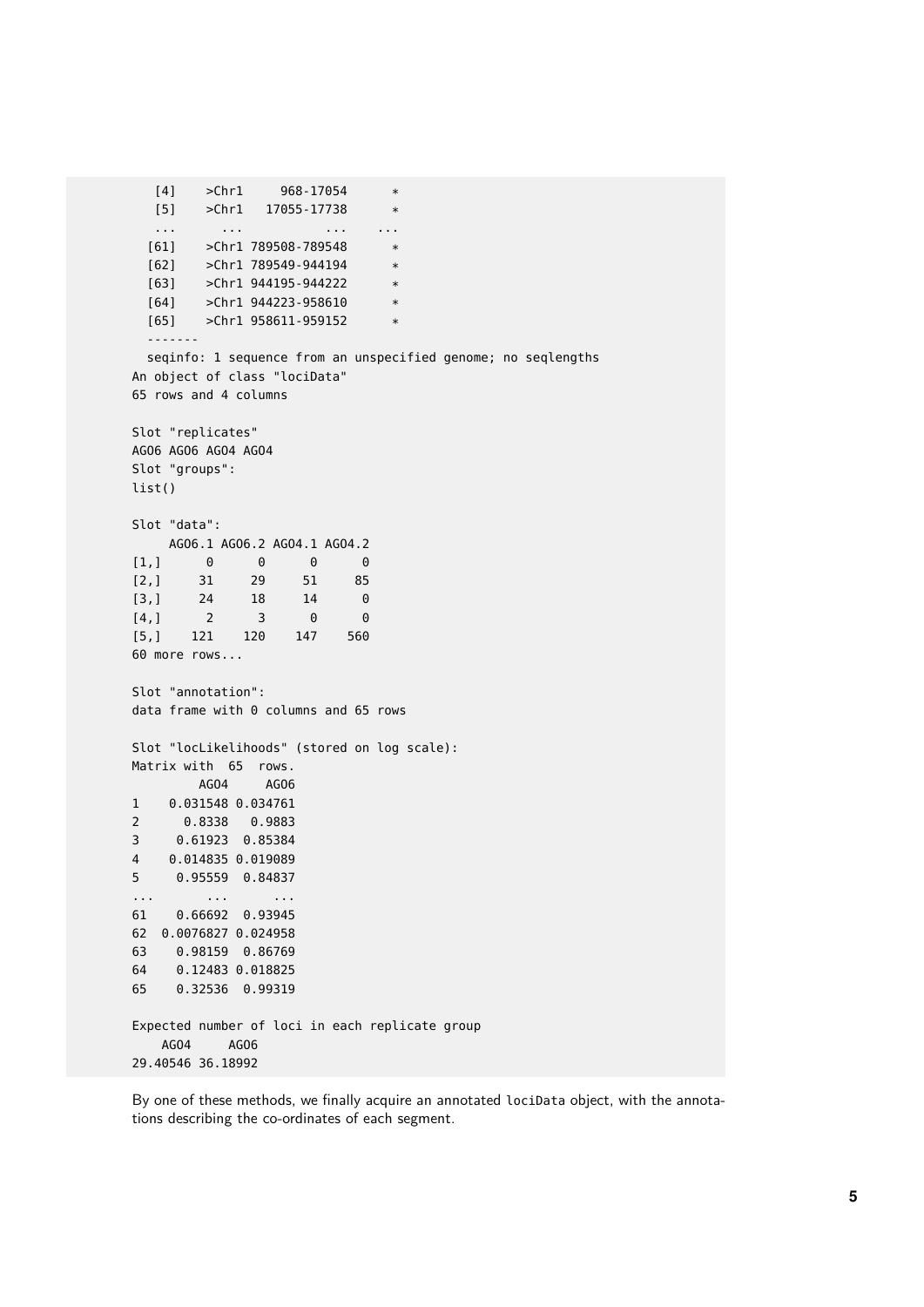We can use this lociData object, in combination with the alignmentData object, to plot the segmented genome.

```
> par(mfrow = c(2,1), mar = c(2,6,2,2))> plotGenome(ab, hS, chr = ">Chr1", limits = c(1, 1e5),+ showNumber = FALSE, cap = 50)
> plotGenome(ab, cS, chr = ">Chr1", limits = c(1, 1e5),showNumber = FALSE, cap = 50)
```


**Figure 1:** The segmented genome (first  $10^5$  bases of chromosome 1

Given the calculated likelihoods, we can filter the segmented genome by controlling on likelihood, false discovery rate, or familywise error rate

```
> loci <- selectLoci(cS, FDR = 0.05)
> loci
GRanges object with 34 ranges and 0 metadata columns:
     seqnames ranges strand
        <Rle> <IRanges> <Rle>
  [1] >Chr1 265-839 *
  [2] >Chr1 840-967 *
  [3] >Chr1 17739-17909
```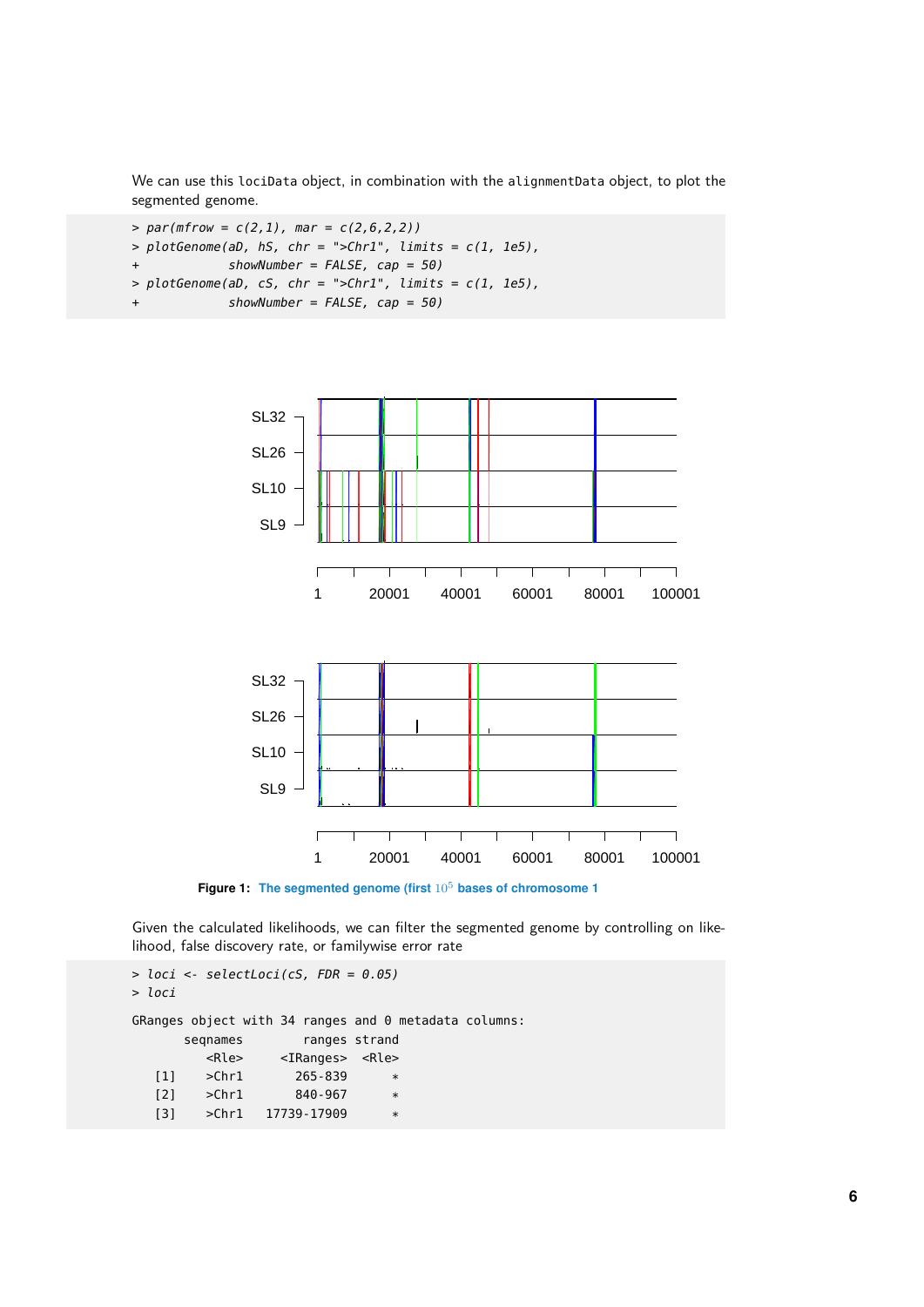```
[4] > Chr1 17910-18157 *
  [5] >Chr1 18158-18553 *
  ... ... ... ...
 [30] > Chr1 758302-758848 *
 [31] >Chr1 758849-759196 *
 [32] >Chr1 789508-789548 *
 [33] >Chr1 944195-944222 *
 [34] >Chr1 958611-959152 *
  -------
 seqinfo: 1 sequence from an unspecified genome; no seqlengths
An object of class "lociData"
34 rows and 4 columns
Slot "replicates"
AGO6 AGO6 AGO4 AGO4
Slot "groups":
list()
Slot "data":
  AGO6.1 AGO6.2 AGO4.1 AGO4.2
[1,] 31 29 51 85
[2,] 24 18 14 0
[3,] 16 21 0 17
[4,] 239 173 162 177
[5,] 301 302 1096 349
29 more rows...
Slot "annotation":
data frame with 0 columns and 34 rows
Slot "locLikelihoods" (stored on log scale):
Matrix with 34 rows.
     AGO4 AGO6
1 0.8338 0.9883
2 0.61923 0.85384
3 0.6483 0.88199
4 0.98546 0.99732
5 0.98467 0.99843
... ... ...
30 0.98027 0.96982
31 0.56102 0.98788
32 0.66692 0.93945
33 0.98159 0.86769
34 0.32536 0.99319
Expected number of loci in each replicate group
   AGO4 AGO6
25.33357 32.75701
```
The lociData objects can now be examined for differential expression with the baySeq package.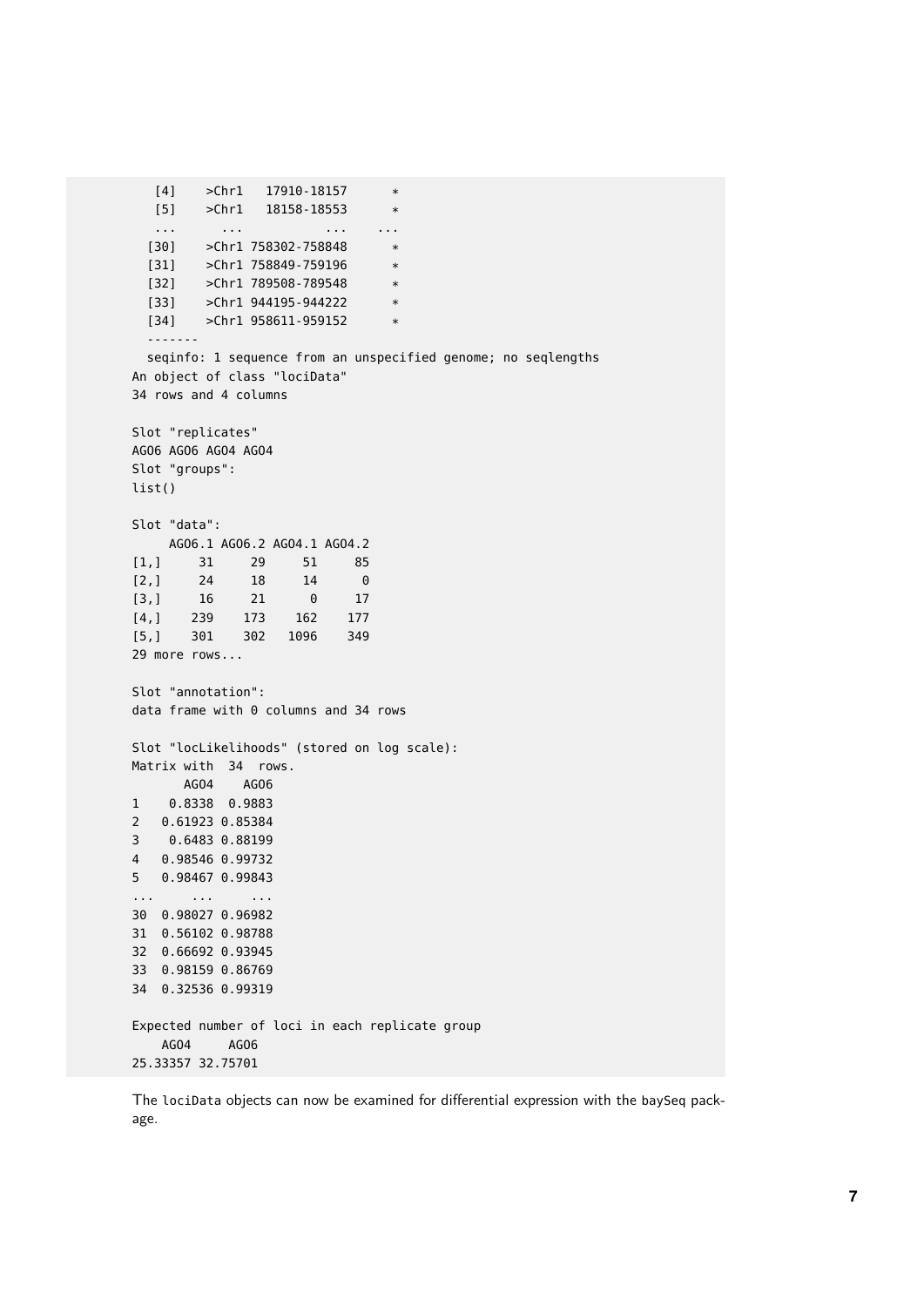First we define the possible models of differential expression on the data. In this case, the models are of non-differential expression and pairwise differential expression.

 $>$  groups(cS) <- list(NDE = c(1,1,1,1), DE = c("AGO6", "AGO6", "AGO4", "AGO4"))

Then we get empirical distributions on the parameter space of the data.

```
> cS <- getPriors(cS, cl = cl)
```
Then we get the posterior likelihoods of the data conforming to each model. Since the 'cS' object contains null regions as well as true loci, we will use the 'nullData  $= TRUE'$  option to distinguish between non-differentially expressed loci and non-expressed regions. By default, the loci likelihoods calculated earlier will be used to weight the initial parameter fit in order to detect null data.

```
> cS <- getLikelihoods(cS, nullData = TRUE, cl = cl)
```
We can examine the highest likelihood non-expressed ('null') regions

```
> topCounts(cS, NULL, number = 3)
```
.

```
seqnames start end width strand AGO6.1 AGO6.2 AGO4.1 AGO4.2
NA.61 >Chr1 789549 944194 154646 * 13 37 29 29<br>NA.28 >Chr1 372735 423138 50404 * 0 0 0 0
NA.28 >Chr1 372735 423138 50404 * 0 0 0 0
NA.45 >Chr1 552693 587497 34805 * 0 0 0 0
        likes FDR. FWER.
NA.61 0.9781566 0.02184336 0.02184336
NA.28 0.9754303 0.02320653 0.04587638
NA.45 0.9753956 0.02367247 0.06935197
```
The highest likelihood expressed but non-differentially expressed regions

```
> topCounts(cS, "NDE", number = 3)
     seqnames start end width strand AGO6.1 AGO6.2 AGO4.1 AGO4.2 likes
NA.14 >Chr1 77151 77519 369 * 176 147 275 131 0.9307905
NA.56 >Chr1 758302 758848 547 * 167 166 269 134 0.8751151
NA.42 >Chr1 550077 550655 579 * 5 11 0 19 0.8663408
       FDR.NDE FWER.NDE
NA.14 0.06920947 0.06920947
NA.56 0.09704717 0.18545113
NA.42 0.10925117 0.29432304
```
And the highest likelihood differentially expressed regions

```
> topCounts(cS, "DE", number = 3)seqnames start end width strand AGO6.1 AGO6.2 AGO4.1 AGO4.2 likes
NA.48 >Chr1 634297 634350 54 * 65 90 12 17 0.9950597
NA.16 >Chr1 238359 238417 59 * 9 9 0 0 0.9914359
NA.13 >Chr1 76799 77150 352 * 6 21 0 0 0.9784148
         DE FDR.DE FWER.DE
NA.48 AGO6>AGO4 0.004940330 0.00494033
NA.16 AGO6>AGO4 0.006752209 0.01346211
```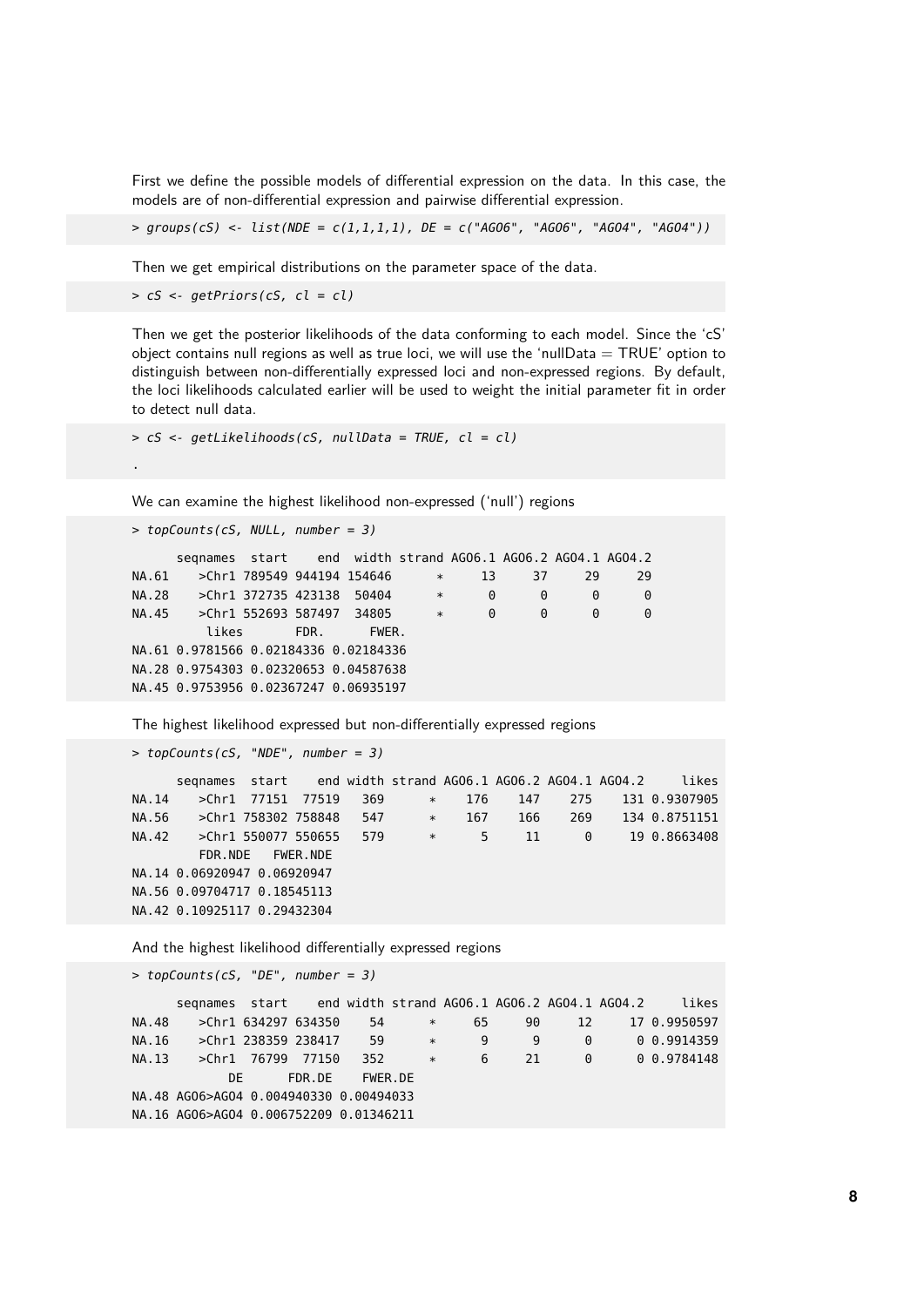NA.13 AGO6>AGO4 0.011696524 0.03475668

Finally, to be a good citizen, we stop the cluster we started earlier:

 $>$  if(!is.null(cl))

stopCluster(cl)

### Session Info

```
> sessionInfo()
R version 4.2.0 RC (2022-04-21 r82226)
Platform: x86_64-pc-linux-gnu (64-bit)
Running under: Ubuntu 20.04.4 LTS
Matrix products: default
BLAS: /home/biocbuild/bbs-3.16-bioc/R/lib/libRblas.so
LAPACK: /home/biocbuild/bbs-3.16-bioc/R/lib/libRlapack.so
locale:
[1] LC_CTYPE=en_US.UTF-8 LC_NUMERIC=C
[3] LC_TIME=en_GB LC_COLLATE=C
[5] LC_MONETARY=en_US.UTF-8 LC_MESSAGES=en_US.UTF-8
[7] LC_PAPER=en_US.UTF-8 LC_NAME=C
[9] LC_ADDRESS=C LC_TELEPHONE=C
[11] LC_MEASUREMENT=en_US.UTF-8 LC_IDENTIFICATION=C
attached base packages:
[1] parallel stats4 stats graphics grDevices utils datasets
[8] methods base
other attached packages:
[1] segmentSeq_2.31.0 ShortRead_1.55.0
[3] GenomicAlignments_1.33.0 SummarizedExperiment_1.27.0
[5] Biobase_2.57.0 MatrixGenerics_1.9.0
[7] matrixStats_0.62.0 Rsamtools_2.13.0
[9] Biostrings_2.65.0 XVector_0.37.0
[11] BiocParallel_1.31.0 baySeq_2.31.0
[13] abind_1.4-5 GenomicRanges_1.49.0
[15] GenomeInfoDb_1.33.0 IRanges_2.31.0
[17] S4Vectors_0.35.0 BiocGenerics_0.43.0
loaded via a namespace (and not attached):
[1] Rcpp_1.0.8.3 RColorBrewer_1.1-3 compiler_4.2.0
[4] BiocManager_1.30.17 bitops_1.0-7 tools_4.2.0
[7] zlibbioc_1.43.0 digest_0.6.29 evaluate_0.15
[10] lattice_0.20-45 png_0.1-7 rlang_1.0.2
[13] Matrix_1.4-1 DelayedArray_0.23.0 cli_3.3.0
[16] yaml_2.3.5 xfun_0.30 fastmap_1.1.0
```